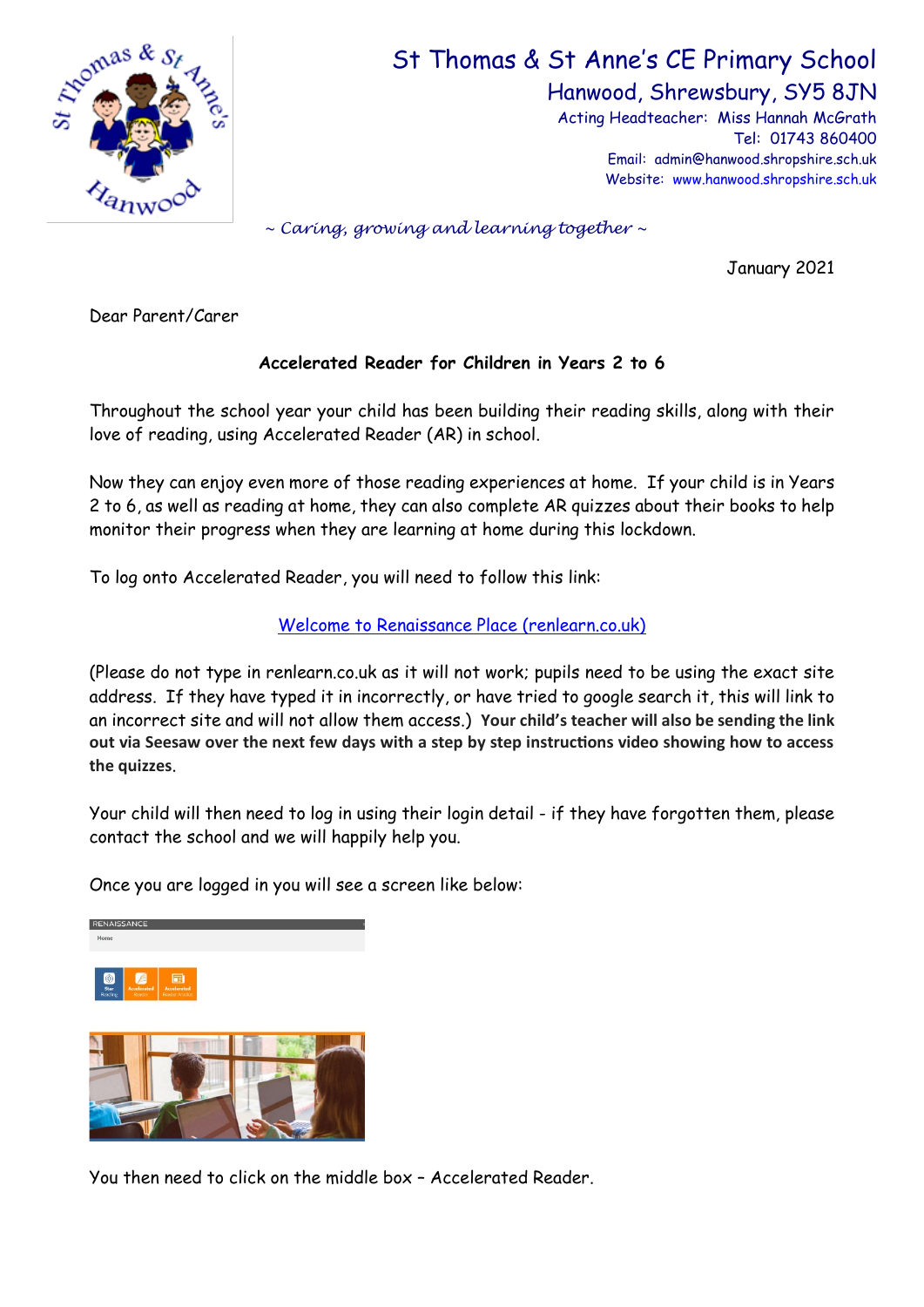This will open up:



In the 'Find a Book' box, type in the title or the quiz number located inside the cover if it's a school book. Then follow the instructions to take the quiz. Your child should already know how to work this if they are in Years 2 to 6. Anything above 60% is a pass and is great. Teachers will be monitoring the results of quizzes in school and will be contactable if you have any queries or questions.

## **Tips for supporting your child's learning at home**

- Use www.ARbookfind.co.uk to search for books you may have at home or non-fiction articles your child can read digitally in AR.
- Encourage your child to read for at least 30 minutes every day.
- Talk to your child about their book. Who is their favourite character? What do they predict will happen next?
- Read to your child and listen to them read aloud to you (even strong readers benefit from this).
- Try and quiz without using the book.
- If AR targets are set, support your child by monitoring their progress and providing praise their efforts. Check out the Parent's Guide to Accelerated Reader for more information:

[www.renlearn.co.uk/wp-content/uploads/2014/09/AR-parents-guide-updated.pdf](http://www.renlearn.co.uk/wp-content/uploads/2014/09/AR-parents-guide-updated.pdf)

Reminder: While it's important to share reading experiences with children at any age, it is equally important that your child completes their AR quizzes **independently** so we can effectively monitor their progress and identify areas of need that we can address.

If your child requires help on a quiz, consider the following:

- Asking your child to read the question aloud to you.
- Re-wording the question for your child
- Asking your child which answers are NOT correct
- Encouraging your child to share a daily update with you when reading their next book

For children in Reception and Year 1, some online reading materials can be accessed at <https://home.oxfordowl.co.uk/> and will we be in touch soon with further information regarding early phonics books.